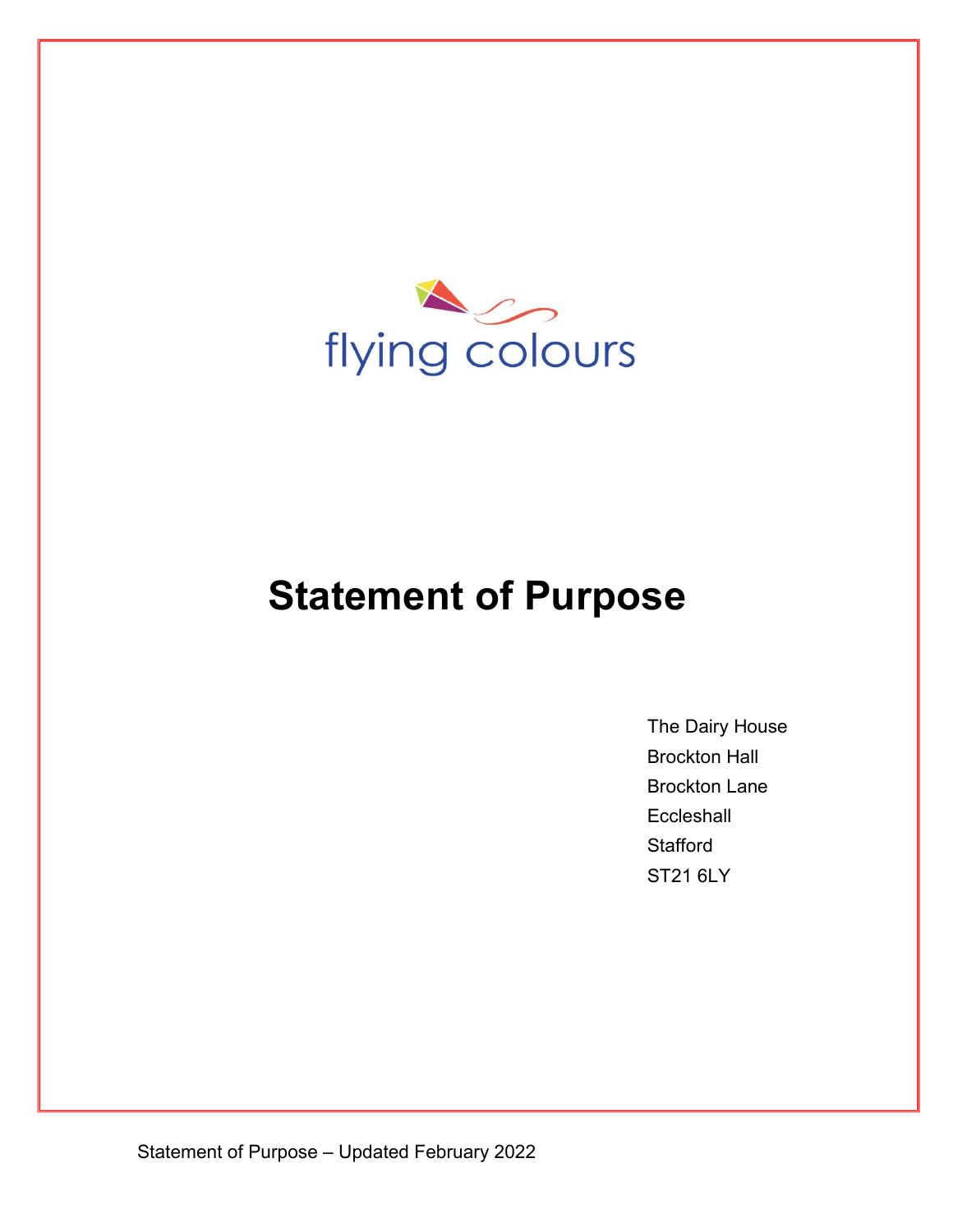# **Flying Colours Foster Care**

# **Statement of Purpose**

# **Contents**

- 1. Aims, Objectives and Principles
- 2. The Standards of Care to be followed Including the recruitment and approval of carers
- 3. The Service
- 4. Status and Constitution
- 5. Management Structure
- 6. Numbers of Staff Foster Carers and Children in place
- 7. Number of Complaints and Outcomes
- 8. Statement of Financial Position available on request

# **1. The Aims, Objectives and Principles**

### Aims:

- i. Flying Colours has been established to offer Foster Care Placements to children and young people whose development has been impaired by abuse, trauma and neglect.
- ii. Flying Colours aims to provide a positive experience of family life which offers consistent levels of care, respect, affection and age appropriate boundaries to children and young people in order that they can grow and develop into well rounded adults capable of forming meaningful relationships despite their previously neglectful and damaging experiences.

## Objectives:

To achieve these principle aims Flying Colours will:

i. Recruit, retain and develop foster carers in order that Flying Colours can offer a broad range of appropriate placements for 'looked after' children and young people that gives due regard to racial, cultural, religious and linguistic needs of individual children.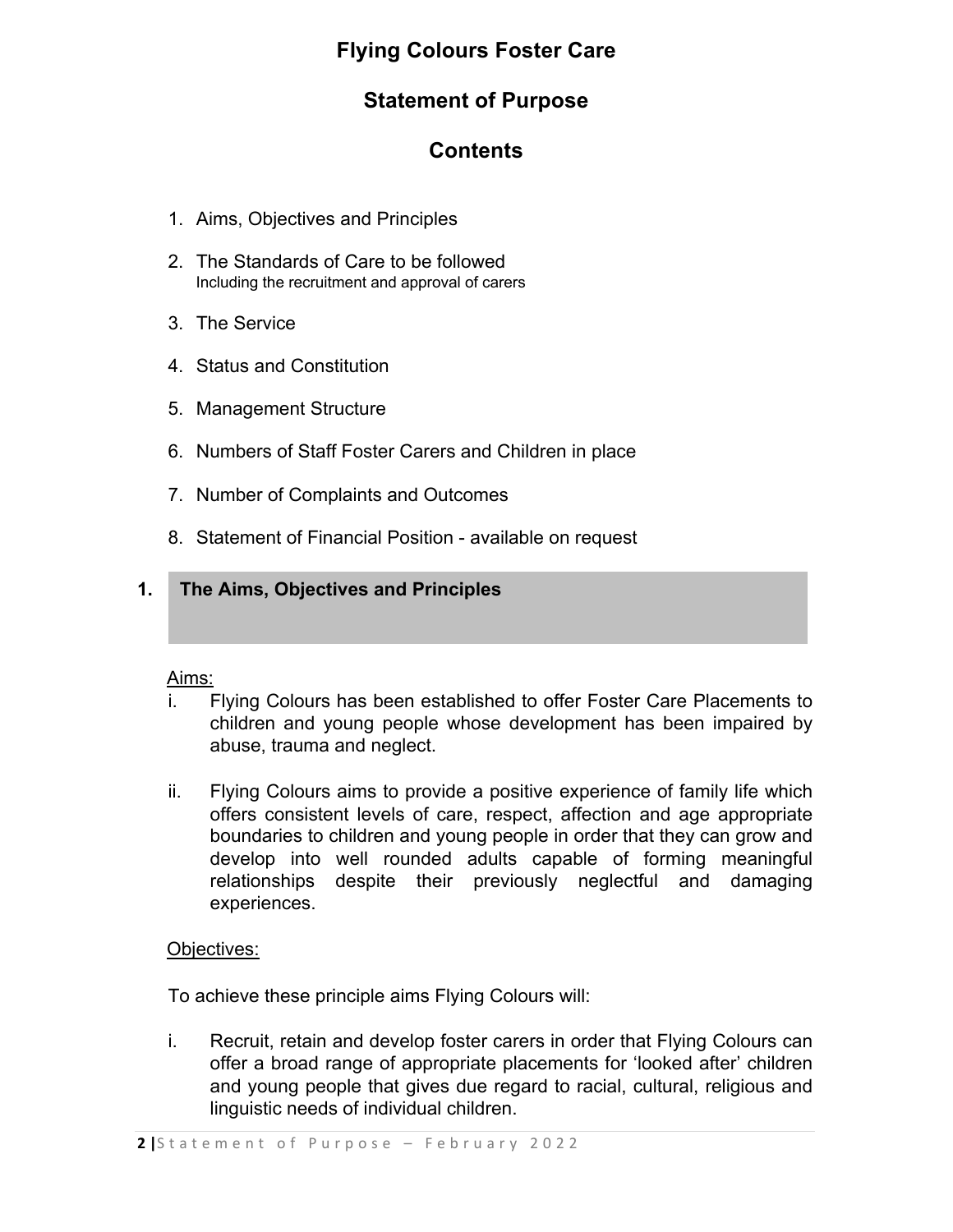- ii. Ensure a system is in place which provides for a supportive response to foster carers, local authorities and children and young people 24 hours a day.
- iii. Ensure that the five key outcomes of 'Every Child Matters' are central to the organisation's development and the day to day practice of staff and foster carers. Thus securing and maximising each child and young person's right to:
	- Be healthy  $\bullet$
	- Stay safe  $\bullet$
	- Enjoy and achieve  $\bullet$
	- Make a positive contribution
	- Achieve economic well-being  $\bullet$
- iv. Provide meaningful support and high quality training to foster carers in order to equip them with the skills and knowledge base necessary to undertake specialist foster care.
- v. Develop and maintain effective working relationships with placing local authorities in order to effectively implement and monitor the child or young person's care plan. Further, to ensure that through working collaboratively and seeking the views of the child or young person themselves, all opportunities to maximise their potential are explored. This relates to all dimensions of the individual's development i.e. physical, emotional, psychological, educational and social.
- vi. Ensure the company is established and run on a sound financial basis, develops and maintains policies that comply with all relevant statutory requirements and maintains and improves best practice for carers and staff through training and supervision in order to provide a reliable, costeffective and well informed placement service to local authority customers.
- vii. Provide suitably located office premises that are equipped with all furnishings, fittings and equipment necessary to ensure the safe management of information. Moreover, that the working environment is of high quality and reflects the standard of accommodation expected for all children placed with Flying Colours.

# Principles and Values

Flying Colours' practice and conduct is informed by the following values and principles:

i. Each individual is unique and has an inherent right to develop their potential regardless of their previous life experience.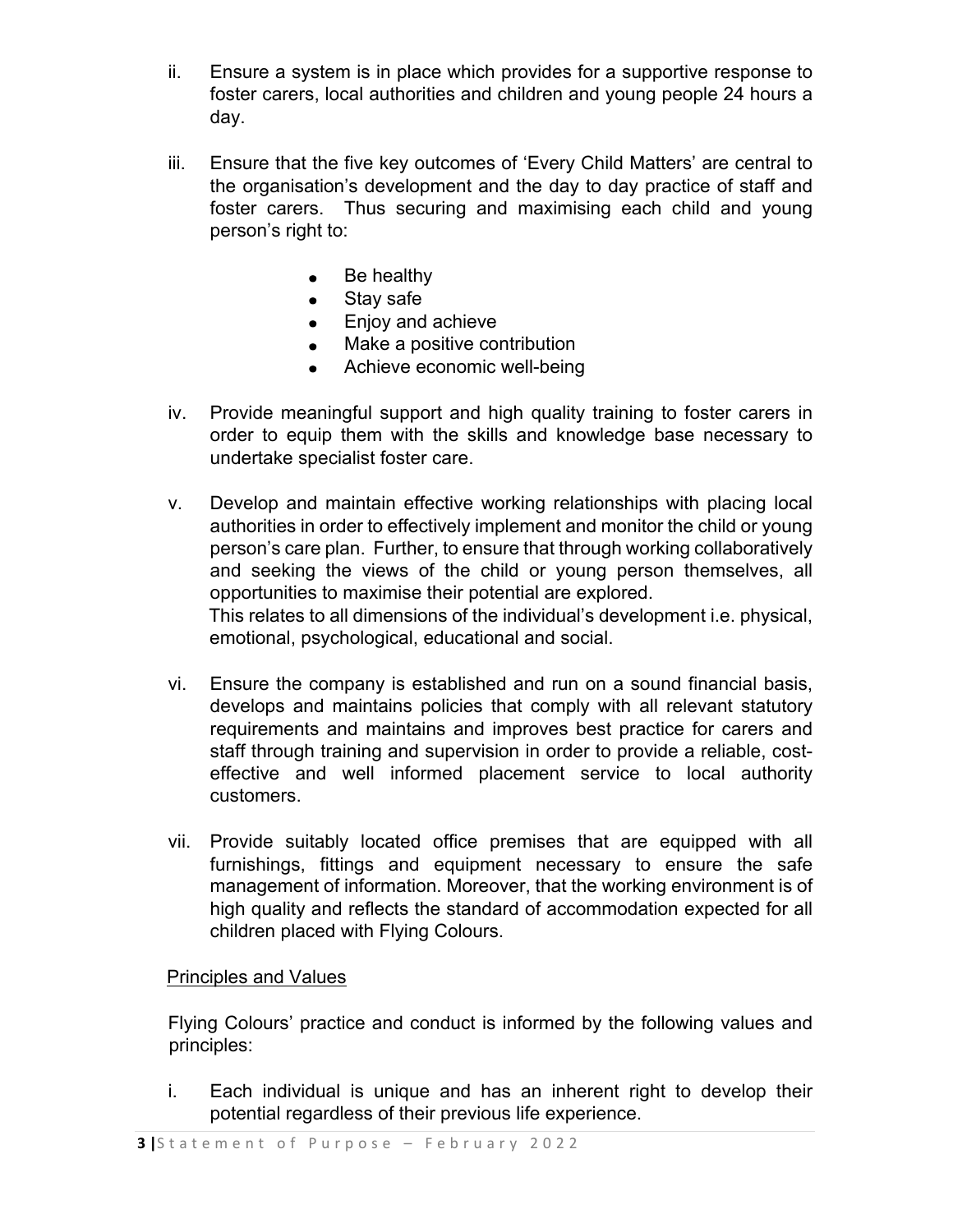- ii. Children have the right to be looked after by adults who offer them respect, concern, affection and experiences appropriate to their individual needs.
- iii. Adults need to respect the significance for the child of their birth family, their race, culture and religion, and their area of origin.
- iv. Children have the right to say what they think about anything which affects them. What they say must be listened to carefully.
- v. All behaviour is a communication.

#### **2. The Standards of Care to be Followed**

- i. The Directors of Flying Colours will ensure that the standards of care provided pay due regard to legal requirements and good practice recommendations arising from, but not limited to: - The Care Standards Act (2002)
	- The Children's Act (1989)
	- The Children's Act (2004)
	- The Fostering Services Regulations (England) (2011)
	- The National Minimum Standards for Fostering Services (2011)
	- Working Together to Safeguard Children
	- The Data Protection Act (1998)
- ii. The Registered Manager is responsible for the management, compliance and monitoring of all standards allied to the Foster Services Regulations (England) (2011)

The Directors and Registered Manager regularly monitor the incidence of:

- Child Protection allegations
- Children who go missing without authority
- Complaints and outcomes
- All other 'significant events'
- iii. There is an established complaints procedure which is available for, and adaptable to the particular needs of:
	- Children and Young People
	- Foster Carers
	- Local Authorities
	- Birth Families
- iv. Safeguarding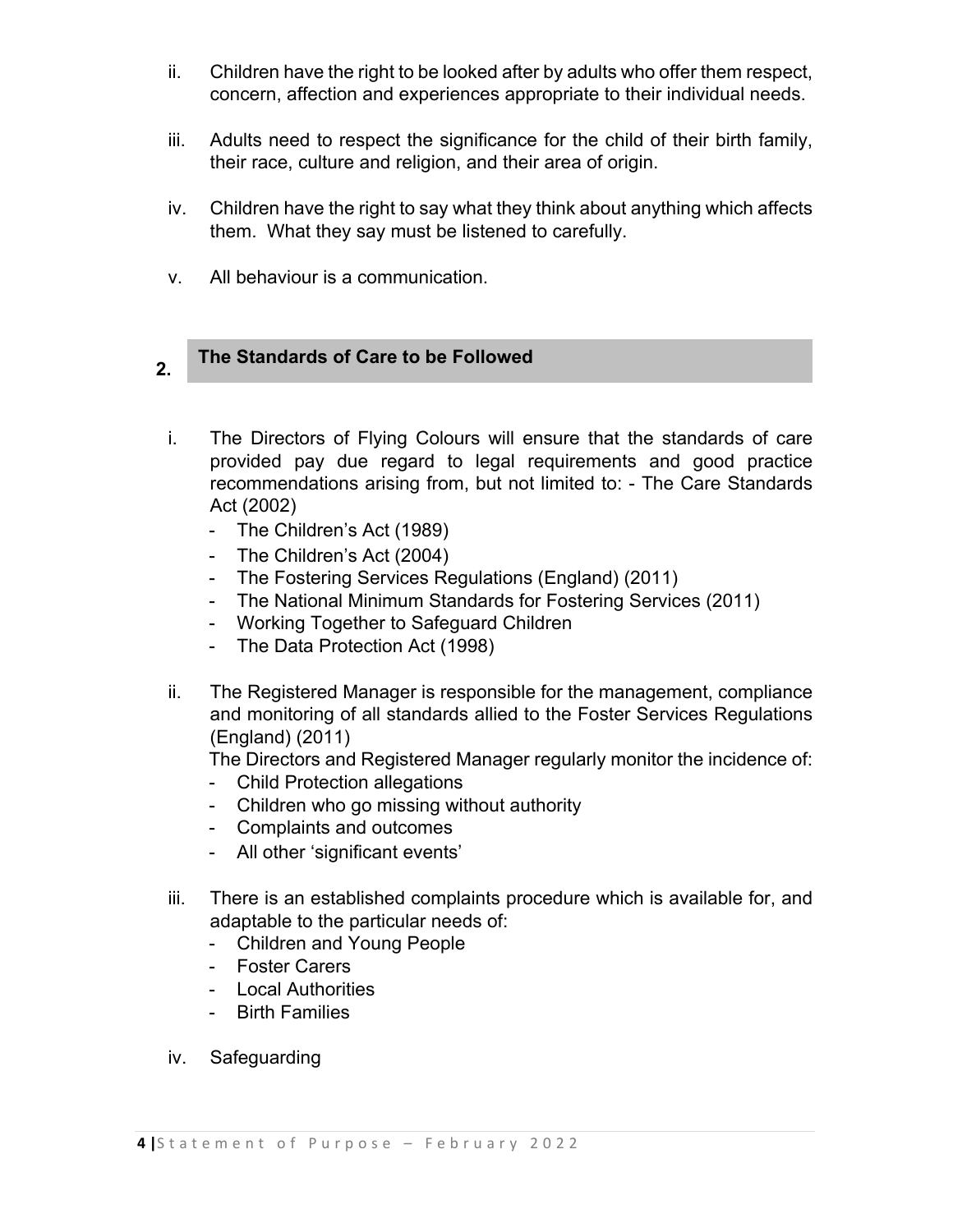Flying Colours safeguarding procedures lay down a clear format for the reporting of any child protection matter to the Flying Colours Registered Manager. The over-riding aim of the use of the guidelines and procedures is to ensure the safety and protection of children.

Flying Colours foster carers are required to care for children safely and securely, ensuring their protection and welfare at all times.

Every foster carer is required to undertake safeguarding and Safe Caring training and produces a household Safer Caring Policy, which sets out how they intend to ensure the protection of all children in the household. The Safer Caring Policy is reviewed every 6 months, or sooner if necessary, and with each new placement of a child.

Flying Colours has a clear policy that corporal punishment is not acceptable, this includes smacking, slapping, shaking and all other humiliating forms of treatment or punishment.

The organisation operates a Non-Smoking Policy for the protection and health of Looked After Children, which foster carers are expected to work towards.

On receipt of any allegation Flying Colours will, without undue delay, seek instruction from the child's placing authority and will also liaise and consult with the host authority.

Allegations of abuse against a foster carer or other members of the carer's household (including foster children) may result in a formal investigation under the provisions of Section 47 of the 1989 Children Act and Working Together to Safeguard Children 92015). The procedures and protocols to be followed in such cases are contained within the Foster Carer Handbook.

Flying Colours will aim to make contact with the Local Safeguarding Children Board (LSCB) representatives at regular intervals to share and discuss policy and practice developments in child protection and to enhance good working relationships between agencies.

Flying Colours follows the 'Warner principles' when recruiting and selecting staff. Both the Director and Registered Manager hold responsibility for conducting DBS checks, employment safeguards, Local Authority checks, references and all employment safeguards.

v. Recruitment and Approval of Foster Carers

Flying Colours is committed to the recruitment of foster carers which can offer a broad range of placement choice to referring Local Authorities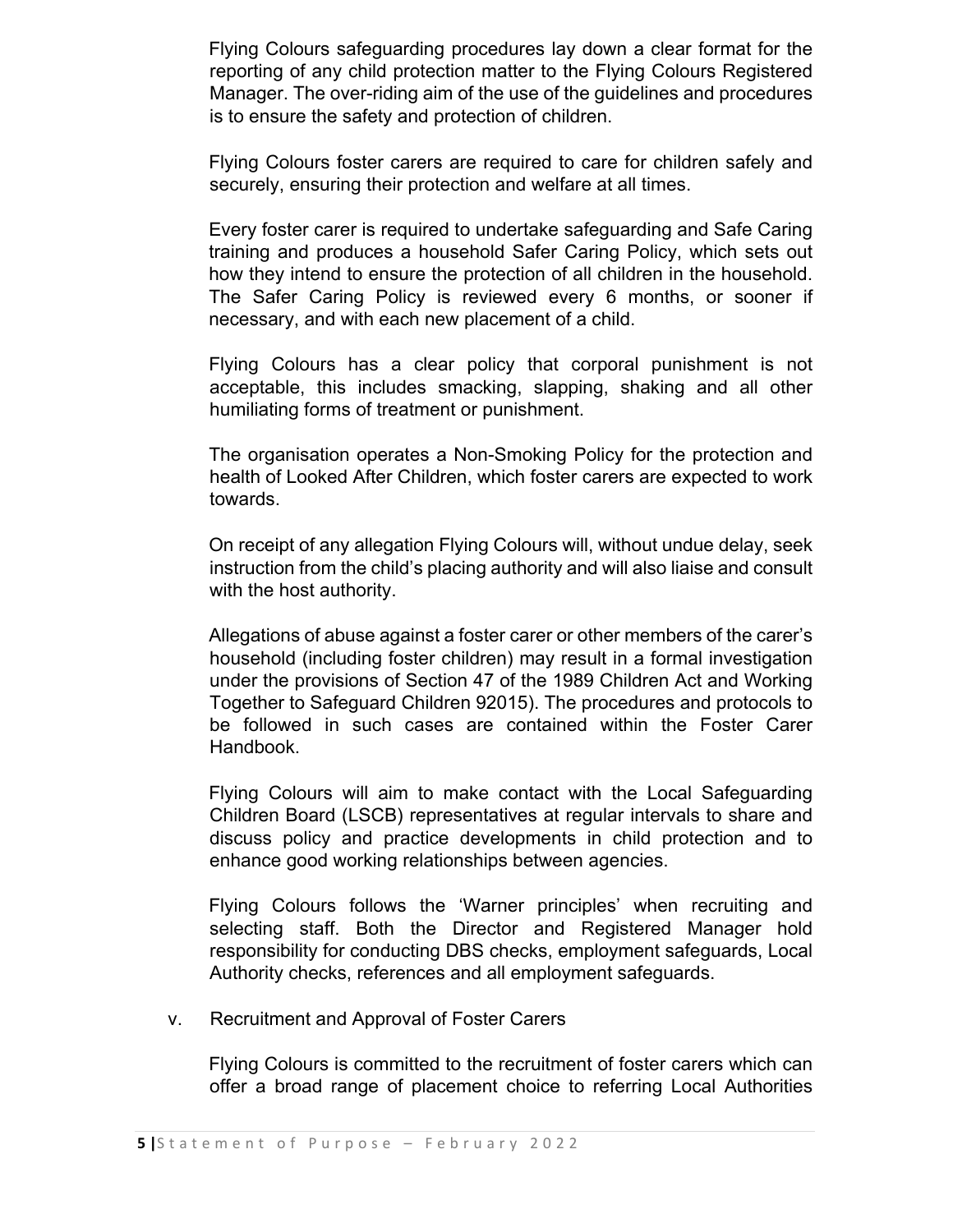paying due regard to racial, cultural, religious and linguistic needs of individual children.

Where individuals express an interest in becoming a foster carer, Flying Colours will gather basic information on the person's general suitability. If appropriate Flying Colours will forward more information on the work of the organisation together with a detailed description of the role of a foster carer.

If the individual remains interested, Flying Colours will arrange a home visit by one of its Social Workers where the applicant's interest and suitability can be further explored.

Should both parties agree to proceed, the applicant(s) are requested to complete a formal application form, including their consent for Flying Colours to undertake all checks necessary to ensure the applicant(s) have not taken part in any activity or behaved in a way that could endanger the safe care of children. Such checks will include:

- Identity Checks
- DBS (including all adult members of the household)
- Social Services Departments and their Child Protection Registers
- Other agencies as appropriate ie. NSPCC, Probation Service where applicable

Applicants will be required to undertake a medical examination with their GP, the result of which will be made available to Flying Colours Medical Advisor to ascertain any contra-indications to the role of fostering.

All applicants who meet the necessary criteria will be required to undertake preparation training where the role of a Foster Carer is more comprehensively explored together with their responsibilities to Flying Colours, children placed with them, birth families and the placing Local Authorities.

If appropriate, Flying Colours will allocate a qualified Social Worker to undertake a thorough assessment of the applicant using the current Form F format published by BAAF Coram.

The applicant's assessment is considered by the Flying Colours Fostering Panel who will make a recommendation as to the applicant's suitability to foster together with any attendant restrictions relating to gender, age range and numbers of children they may look after in the future.

The agency Decision Maker will make the final decision on the applicant's approval on behalf of the agency, taking into account the Foster Panel's recommendations.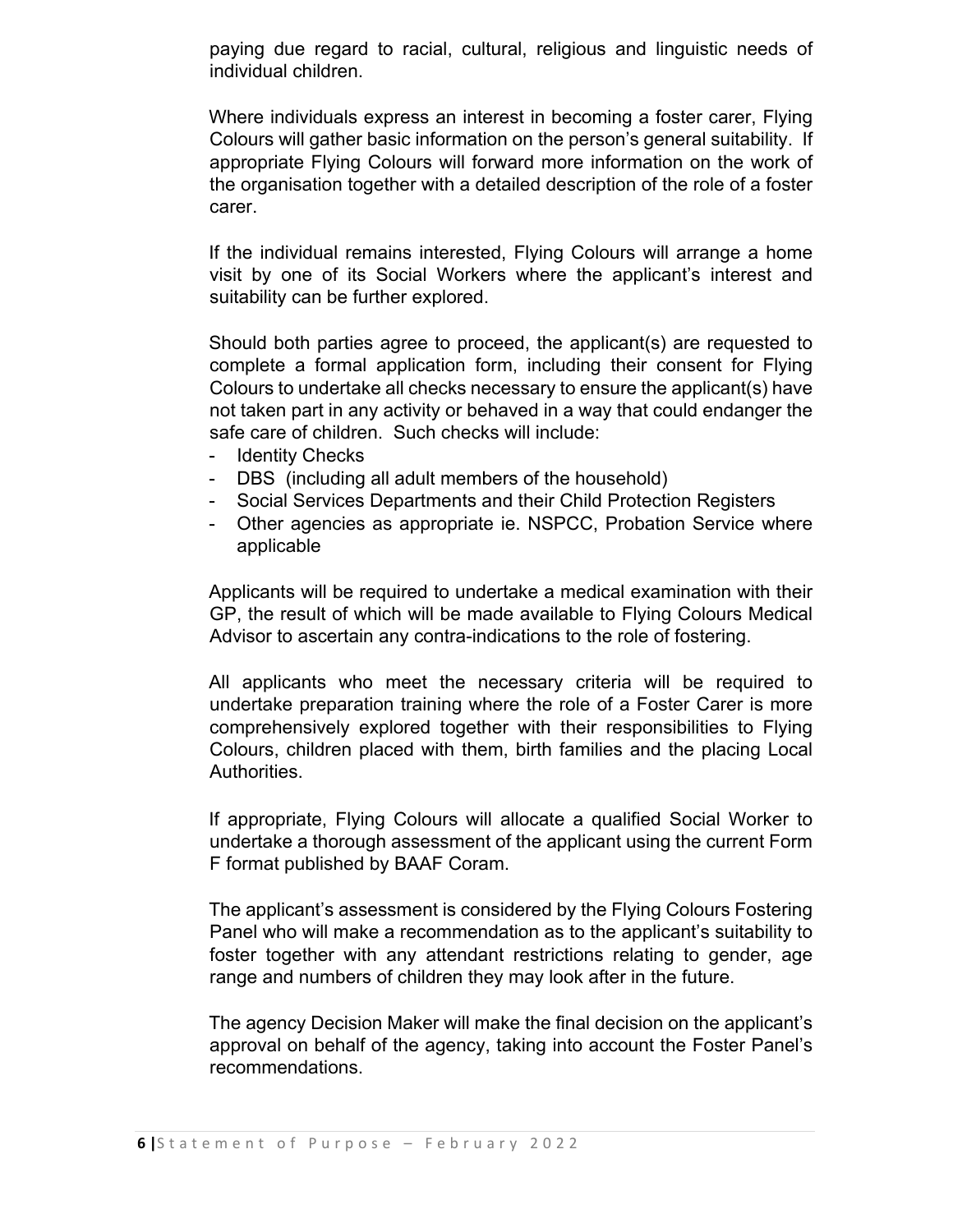Application, assessment and approval takes an average of 4-6 months to complete.

vi. The Fostering Panel

Flying Colours has a Fostering Panel which includes representatives of the agency and at least four independent members. The panel consider all applications from prospective foster carers based on the completed Form F Assessment.

All first annual reviews are considered by the panel, thereafter subsequent reviews will be considered by the panel at no longer than three yearly intervals. These subsequent reviews will be chaired by an independent reviewing officer.

The Flying Colours Fostering Panel will also advise and assist the agency in its development of policy and procedures.

The chair of the Fostering Panel will present an annual report on the Panel's activity to the Director of Flying Colours along with any recommendations to improve practice.

vii. Foster Care Agreement and Undertaking

Foster Care Agreements are undertaken following approval. All carers are issued with a hand book containing information, and expectations and responsibilities of Flying Colours in relation to:

- Standards of Care
- Support and Training
- Annual Carer Reviews
- Complaints and Grievance Procedures
- Child Protection Procedures
- Behaviour Management
- Confidentiality Policy
- Record Keeping
- Safe Care
- Legal Framework in relation to Foster Care and Looked After Children

All foster carers have an allocated supervising Social Worker who in addition to day to day support will visit the foster carers on not less than a monthly basis, or more often if necessary.

Foster carers have access to 24 hour support provided by qualified Social Workers.

A core training programme is provided for all foster carers in addition to more bespoke specialist training if this would maximise outcomes for a child or young person in their care.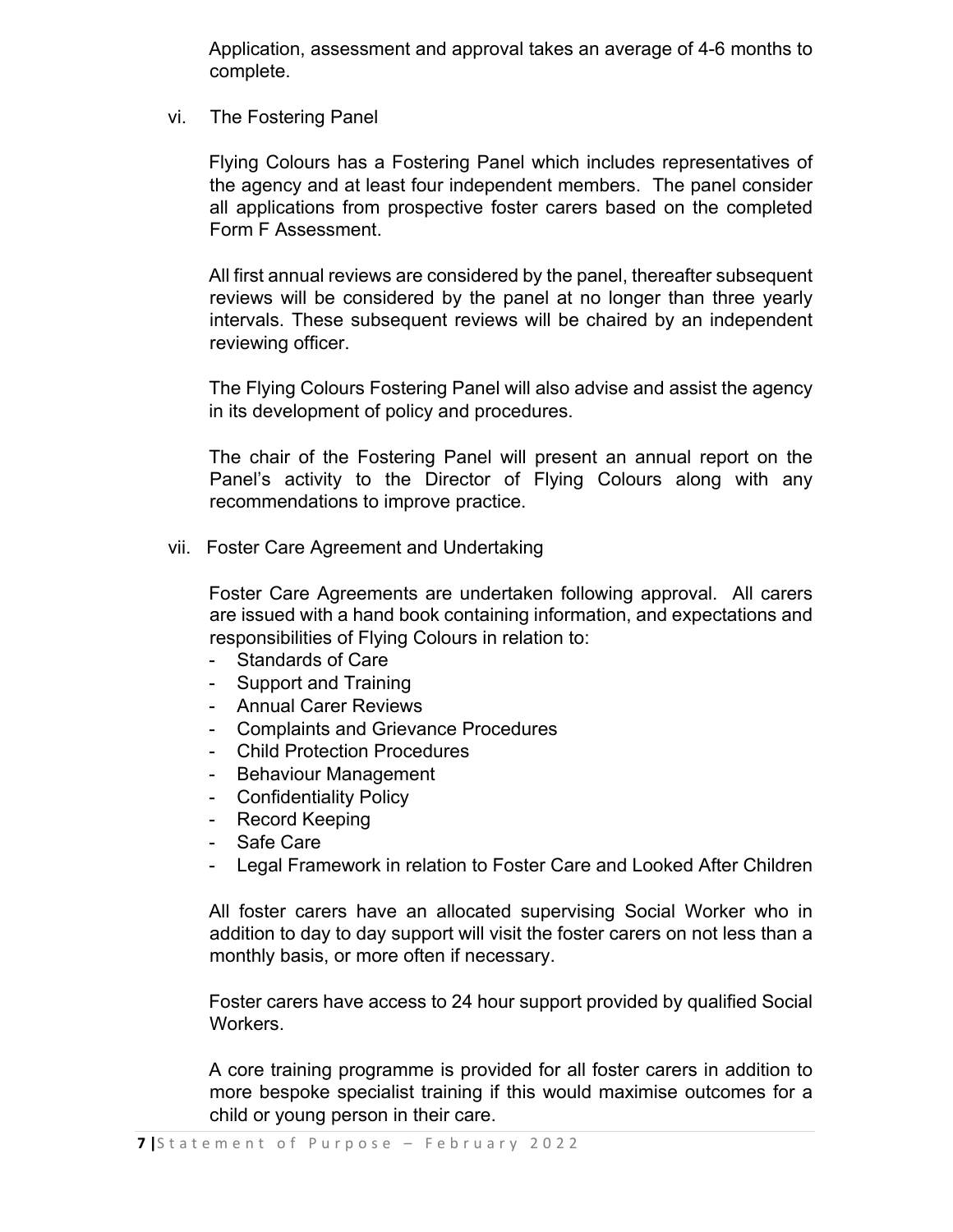#### **3. The Service**

- i. Flying Colours aims to provide a wide range of placements in order to offer the best possible placement choice to referring Local Authorities with particular matching needs for the children and young people in their care. Notwithstanding the specific individual needs, Flying Colours offers the following:
	- Long Term Placements
	- Permanency Placements
	- Short Term Placements
	- Respite Placements
	- Assessment Placements
	- Bridging to Adoption Placements
	- Emergency Placements
	- Sibling Group Placements
	- Parent and Child Placements
	- Sole Placements

Wherever possible pre-placement planning takes place in order to allow the child to meet their prospective foster carers and move in a planned way. This will include the drawing up of a placement agreement and allow time for any changes to the child's care plan.

In the case of emergency placements, Flying Colours will seek to have a placement agreement and planning meeting convened within seven working days.

ii. Information For and From Children and Young People

Upon arrival at a Flying Colours family placement, each child or young person will be provided with a welcome pack which will include the following: a description of what the service seeks to achieve for children and young people, the standards of care they can expect, contact details of and guidance on how to exercise their right to an independent advocate, a clear explanation of the complaints procedure and finally the contact details of the registering authority for the service and those of other organisations/bodies which offer advice to children and young people i.e., Child line, The Who Cares Trust, The Children's Commissioner for England.

The organisation shall secure the facility to have the children's guide adapted to the needs of individual children i.e. in the case of sensory impairment or where English is not their first language.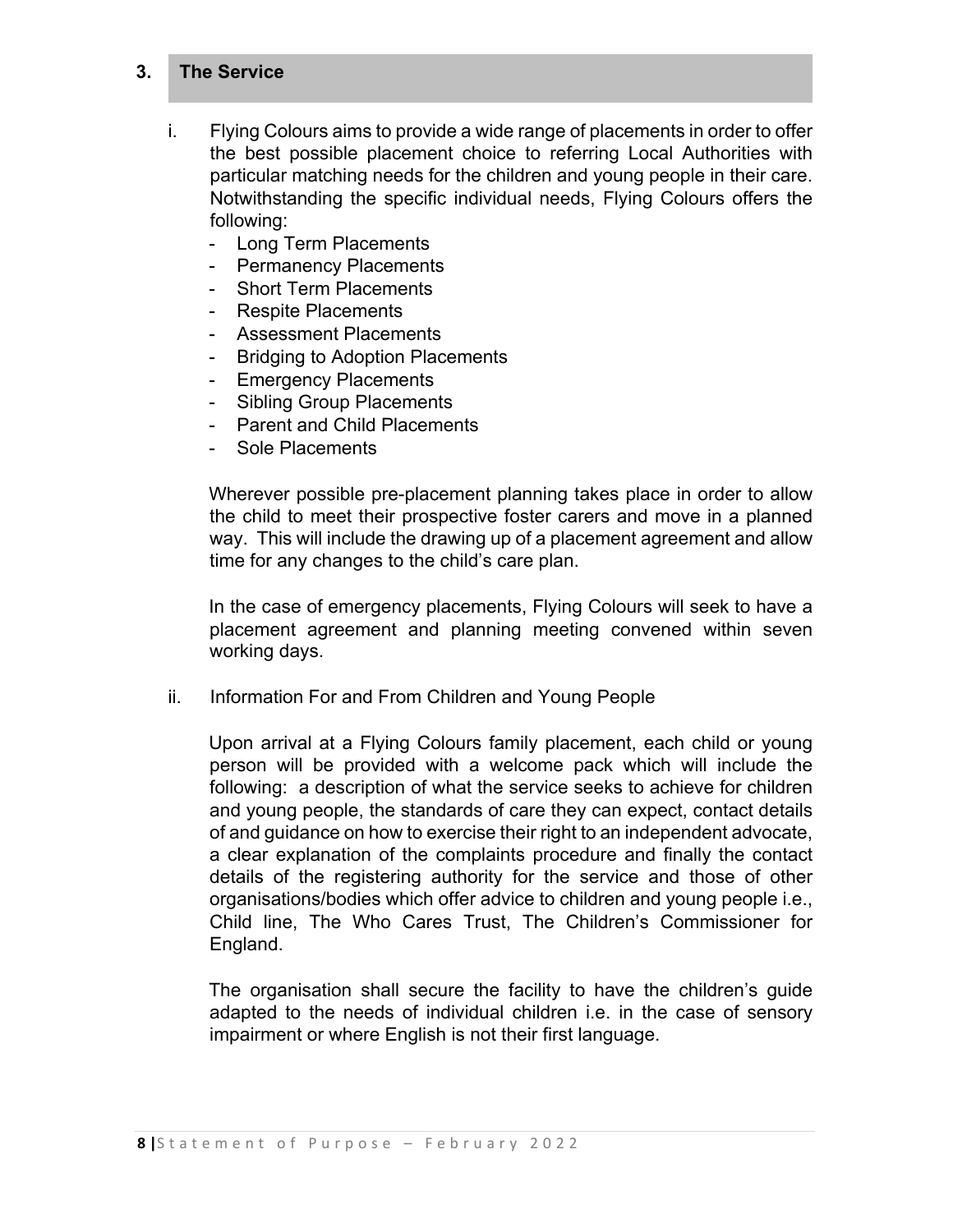#### **4. Status and Constitution**

Flying Colours Foster Care Limited, an Independent Fostering Provider, is a Private Limited Company, registered in England and Wales. Company No. 6403120.

### **Management Structure**

Flying Colours Foster Care Ltd has two Directors:

James Hamil, Director of Fostering and Registered Manager

Debbie Hamil Responsible Individual

Jayne Westcott, non-executive Director and Agency Decision Maker.

The Directors take responsibility for maintaining, including update and review, of the following:

- Strategic Development
- All Policies and Procedures
- Values, Aims and Objectives

Flying Colours is managed by a Director of the company, (the Responsible Individual). A qualified Senior Manager, (the Registered Manager) is responsible for overseeing the day to day operational activity of the service, ensuring the services, support and developmental needs of all staff, carers and children and young people are consistently maintained to a high standard.

The Responsible Individual is Debbie Hamil The Registered Manager is Jim Hamil

### **6. Numbers of Staff, Foster Carers and Children in place (as at 21/04/17)**

| <b>Staff</b>                                                |    |
|-------------------------------------------------------------|----|
| <b>Fostering Households</b><br><b>Children in Placement</b> | 9  |
|                                                             | 14 |

## **7. Number of Complaints and Outcomes in last 12 months**

None.

### **8**. **Statement of Financial Position**

Available on request.